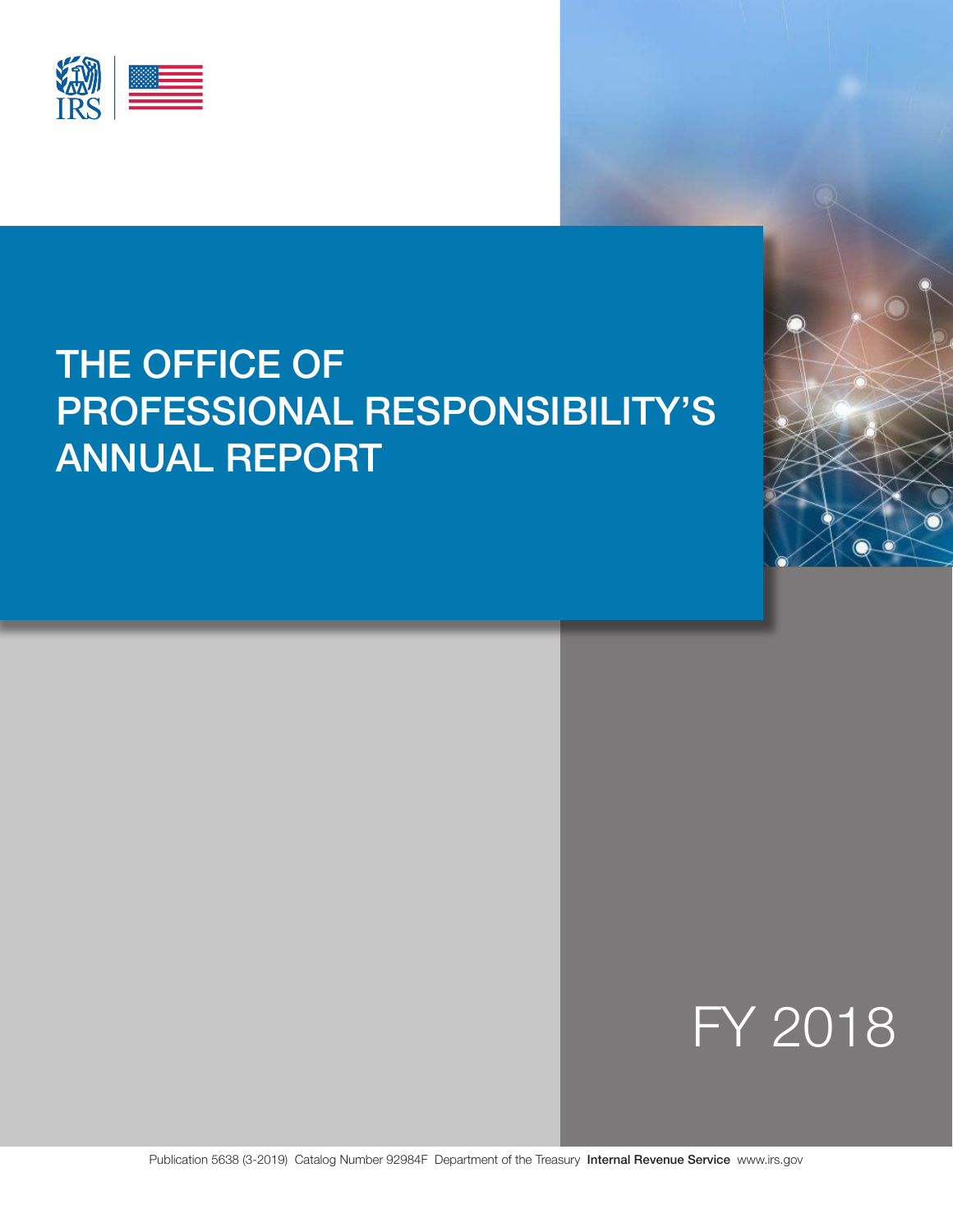

Stephen S. Whitlock Director, Office of Professional Responsibility

The Internal Revenue Service (IRS) published its Fiscal Year (FY) 2018-2022 Strategic Plan which provides the roadmap the IRS will use over the next five years to achieve its overall goals as an agency ([Publication 3744\)](https://www.irs.gov/pub/irs-pdf/p3744.pdf). The Office of Professional Responsibility (OPR) supports the mission of the IRS by aligning our business-unit goals with those of the Strategic Plan.

#### The goals that the OPR focused on during FY 2018 were:

- ➣ *Empower and enable all taxpayers to meet their tax obligations.*
- ➣ *Collaborate with external partners proactively to improve tax administration.*
- ➣ *Protect the integrity of the tax system by encouraging compliance through administering and enforcing the law.*
- ➣ *Advance data access, usability and analytics to inform decision-making and improve operational outcomes.*
- ➣ *Drive increased agility, efficiency, effectiveness and security in IRS operations.*

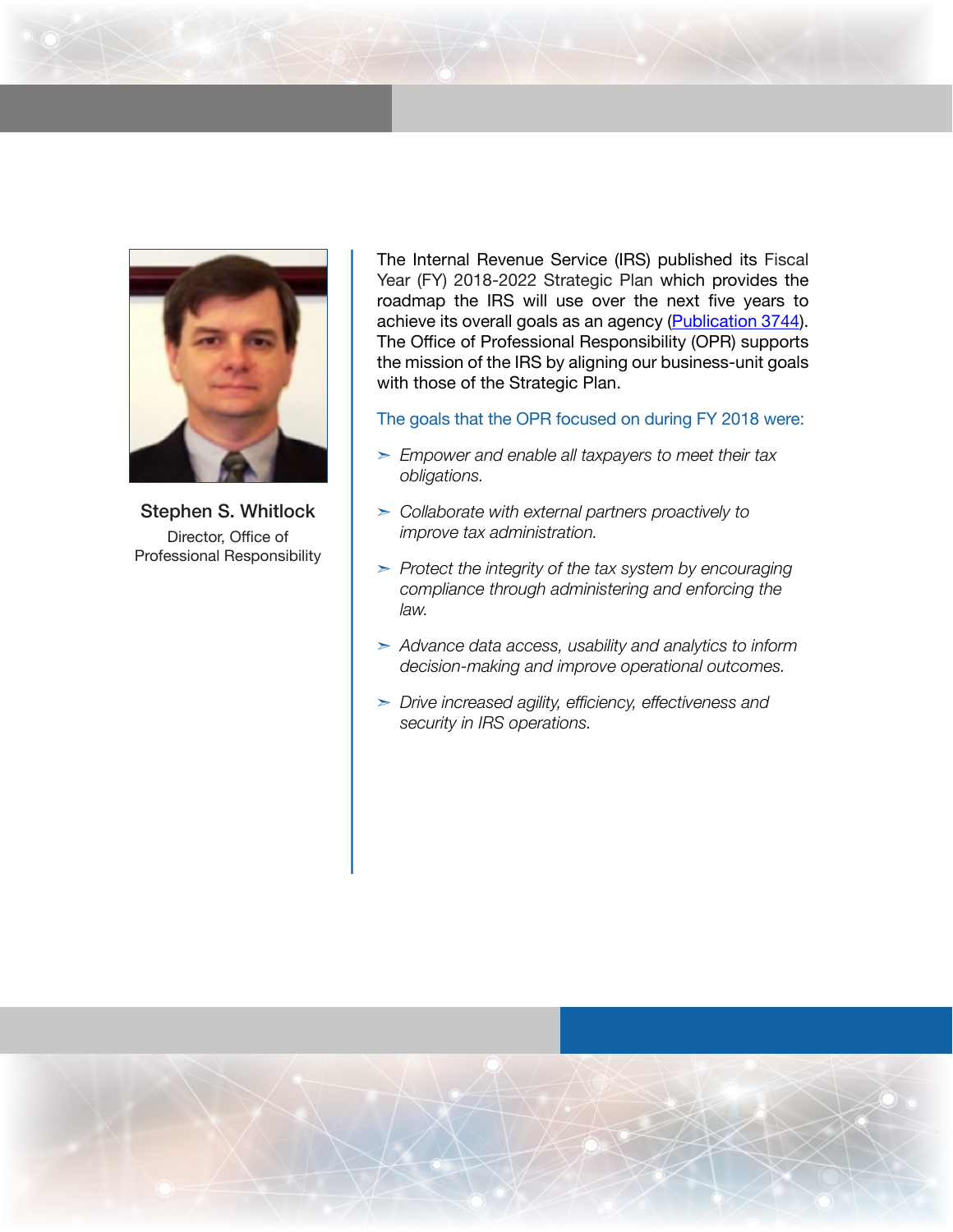# **GOAL: COLLABORATE WITH EXTERNAL PARTNERS PROACTIVELY TO IMPROVE TAX ADMINISTRATION GOAL: EMPOWER AND ENABLE ALL TAXPAYERS TO MEET THEIR TAX OBLIGATIONS**

The OPR continues to focus on educating tax professionals and enhancing their knowledge of relevant Circular 230 provisions, as well as educating IRS employees about the attributes of a quality, actionable referral to the OPR.

## **FY 2018 COMMUNICATIONS AND OUTREACH RESULTS**

While the number of IRS employees who attended our presentations was slightly down this year in relation to the prior fiscal year (from 250 to 215), there was a substantial increase in attendance in other categories.

|                                     | <b>Attendance Numbers</b> |                |                |          |  |
|-------------------------------------|---------------------------|----------------|----------------|----------|--|
| <b>Method</b>                       | FY 2016                   | <b>FY 2017</b> | <b>FY 2018</b> | $%$ CHG  |  |
| • Internal Speaking Engagements     | 34                        | 250            | 215            | $-14%$   |  |
| • External Speaking Engagements     | 13,677                    | 13,868         | 13,750         | $-0.85%$ |  |
| • Webinars                          | 14,029                    | 10,559         | 16,067         | $+52%$   |  |
| • Stakeholder Liaison Presentations | 0                         | 992            | 4.857          | +389%    |  |
| Totals                              | 27,740                    | 25,669         | 34,889         | $+36%$   |  |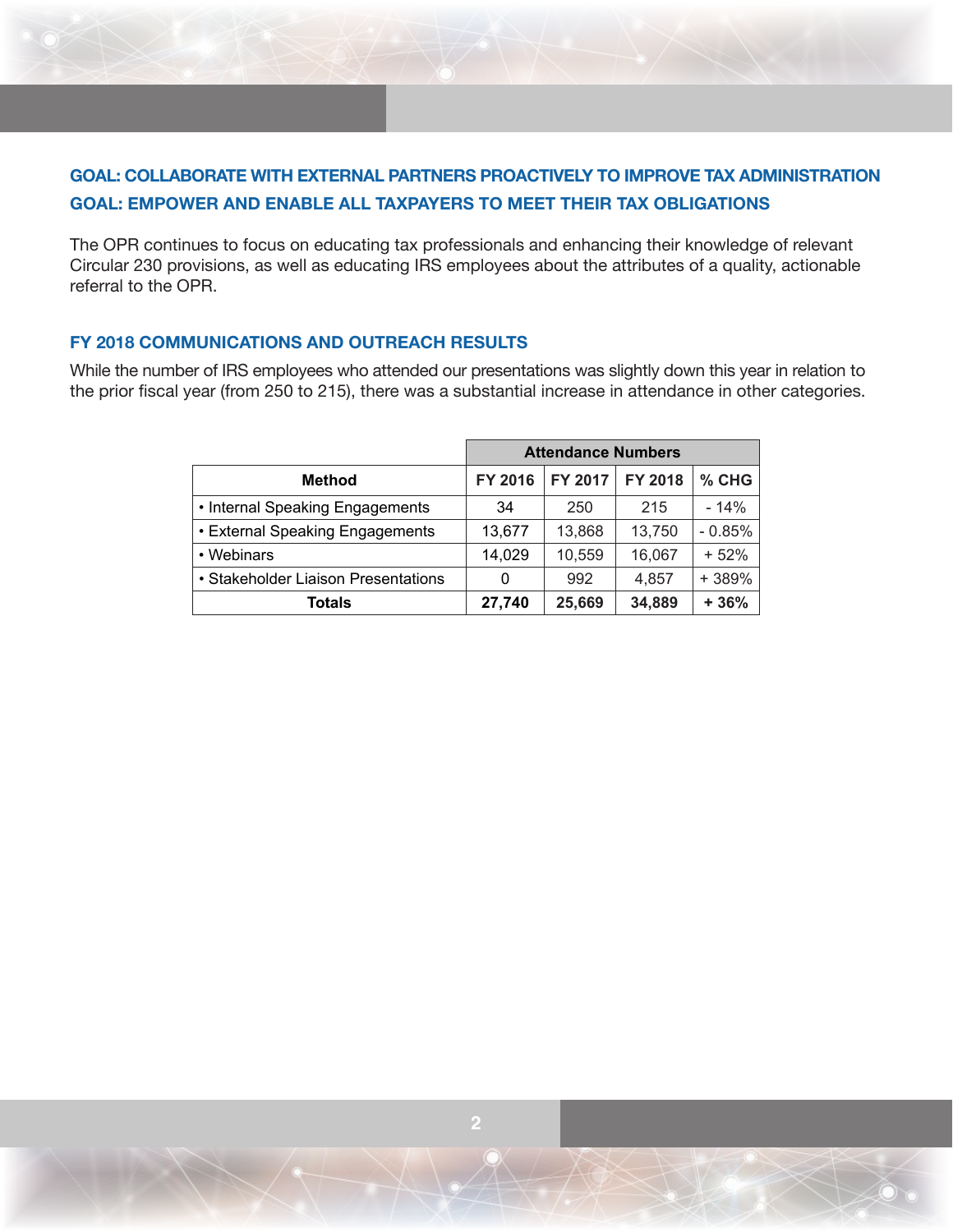Outreach to Professional and Other Organizations. The OPR spoke at over 40 events or programs on a variety of topics and practice areas affected by Circular 230 during FY 2018. Director Steve Whitlock, for example, spoke on a panel at the American Bar Association Tax Section's 2018 Midyear Meeting in late January 2018. The panel's presentation, titled, "Ethical Issues in Federal Tax Practice – The Government Perspective," provided updates on certain recent guidance from the IRS and Department of Treasury and on pending cases related to standards of tax practice. The panel discussed issues of concern and areas of focus for the OPR and the IRS's Office of Chief Counsel. The panel also expanded the discussion to include other recent developments (related to standards of practice) affecting tax practitioners more generally.

The OPR personnel also developed and delivered presentations to practitioner and other groups ranging from educational institutions to local, State-wide, regional, and national professional organizations of certified public accountants (CPAs), enrolled agents (EAs), and lawyers.

Web-Based Education. Over 8,500 tax professionals were reached through three rebroadcasts of an OPR webinar titled, "The Office of Professional Responsibility: What You Need to Know About Practicing before the IRS," followed by a live question-and-answer (Q&A) session with Director Whitlock. The webinar is archived and available for [viewing](https://www.irsvideos.gov/WhatYouNeedToKnowAboutPracticingBeforeTheIRS/) on the IRS video portal. The OPR will continue to rebroadcast the webinar several times in FY 2019, and each rebroadcast will include a live Q&A session with the Director.

IRS Nationwide Tax Forums. The OPR devoted substantial attention to the 2018 Nationwide Tax forums. As in past years, the forums were a large part of the OPR's external outreach efforts during the fiscal year and provided a valuable opportunity to broadly disseminate the OPR's messages to the tax professional community. The OPR offered two separate Circular 230 presentations at the Tax Forums, and reached over 12,300 tax professionals. The two presentations were titled: "Circular 230: Diligence in Tax Practice" and "What is Your Authority for That?"

The first presentation provided an overview of Circular 230 diligence rules, practitioners' reasonable reliance on information provided by clients and others, and potential pitfalls to avoid in tax practice. The second presentation, which was more advanced, was an exploration of the rules in Circular 230 and the Internal Revenue Code (IRC or "Code") regarding authority for positions taken on a federal tax return. Both presentations were recorded and are available for [viewing](https://www.irstaxforumsonline.com/) on the IRS Nationwide Tax Forums Online webpage.

Tax Talk Today. Director Whitlock delivered a presentation to over 1,000 viewers during a Tax Talk Today broadcast. The program titled, "Ethics & Standards for Practitioners – Circular 230 Review," discussed the rules governing practice before the IRS and the practical application of those rules. The discussion largely focused on the role of the OPR in assuring that practitioners maintain the highest ethical standards. Panelists also spoke about ethical issues most often faced by tax practitioners, the IRC penalties that may be imposed on practitioners, and the impact of preparer penalties on the conduct of a tax professional's practice. This online learning program, presented as a live webcast, is archived for QAS Self Study. The program will be available for [viewing](https://www.taxtalktoday.com/programs/050818.cfm) for 12 months after the live webcast (on May 8, 2018).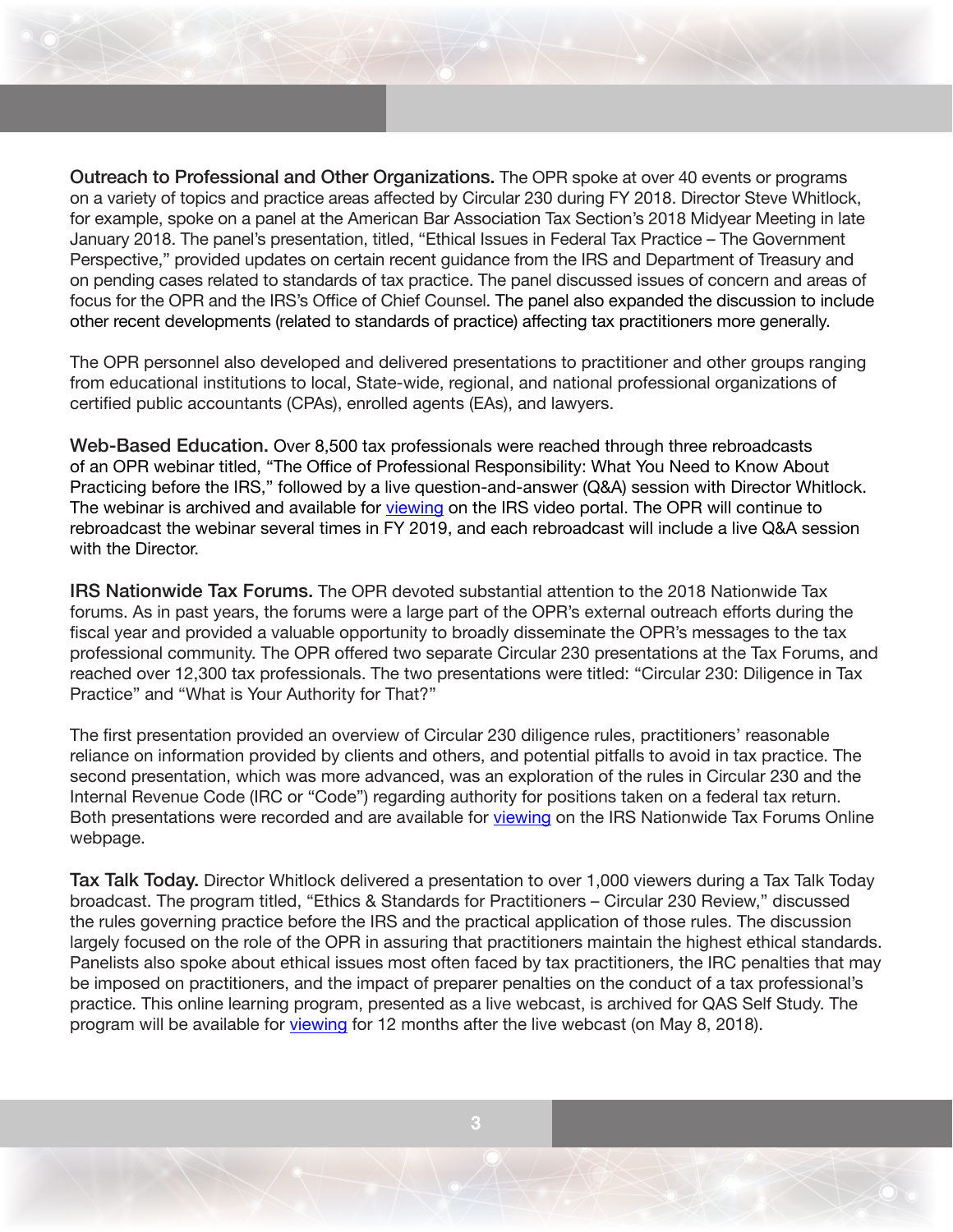Stakeholder Liaison Presentations. Stakeholder Liaison (SL) in the Communications & Liaison Operating Division continued to deliver external presentations at tax-professional gatherings on behalf of the OPR. The SL conducted these educational sessions using several PowerPoint presentations that the OPR tailored and provided for that purpose, along with a Q&A document to assist the SL presenters in preparing for and responding to anticipated or commonly asked questions. This fiscal year, SL delivered presentations to 11 groups and reached over 4,850 tax professionals. Two web conferences involving an Ethics presentation to the CPA Academy totaled over 3,400 practitioners.

Updates to IRS.gov. The OPR did a comprehensive review of its materials accessible on IRS.gov. The OPR updated and replaced content on the office's external website to provide the most current and highest priority information to tax professionals and to IRS employees who interact with tax professionals.

## **GOAL: PROTECT THE INTEGRITY OF THE TAX SYSTEM, BY ENCOURAGING COMPLIANCE THROUGH ADMINISTERING AND ENFORCING THE LAW**

The mission of the OPR's Legal Analysis Branch (LAB) is threefold: (1) to perform the legal work required to investigate, substantiate, and analyze allegations of misconduct by tax professionals to determine whether practitioners have violated Circular 230 and, if so the impact of the violation on the practitioner's fitness to practice before the IRS; (2) to negotiate whenever possible appropriate levels of discipline; and (3) to initiate disciplinary proceedings before Administrative Law Judges (ALJs), when necessary.

Case Inventory. The OPR is responsible for the oversight of tax practitioner conduct in federal tax matters and has exclusive authority for practitioner discipline, including the initiation of disciplinary proceedings to impose sanctions under Circular 230. A result of discharging the responsibility is that the OPR continuously opens new cases, while closing previously opened cases after final resolution. Consequently, the size of the office's case inventory is always changing. But our overall objective is to process cases timely and to close them as early as feasible, accounting for their individual characteristics. During the fiscal year, we continued our emphasis on the day-to-day investigation, analysis, and disposition of reports and other information of suspected practitioner misconduct and on our commitment to ensure consistent application of due process throughout the lifecycle of a case.

| <b>Measure</b>              | FY 2016 | FY 2017 | FY 2018 <sup>1</sup> | $%$ CHG |
|-----------------------------|---------|---------|----------------------|---------|
| • Beginning Inventory       | 471     | 429     | 289                  | - 33%   |
| o Intake (new cases opened) | 846     | 1.641   | 2,672                | $+63%$  |
| ⊙ Closed                    | 889     | 1.781   | 2,632                | $+48%$  |
| • Ending Inventory          | 428     | 289     | 329                  | $+14%$  |

The table below compares case-inventory numbers for the last three fiscal years.

<sup>1</sup> The OPR changed its approach to recording and counting referrals from State Boards of Accountancy and State Bar Disciplinary Authorities in mid-2017. The 2018 data reflects a full year using the different counting method.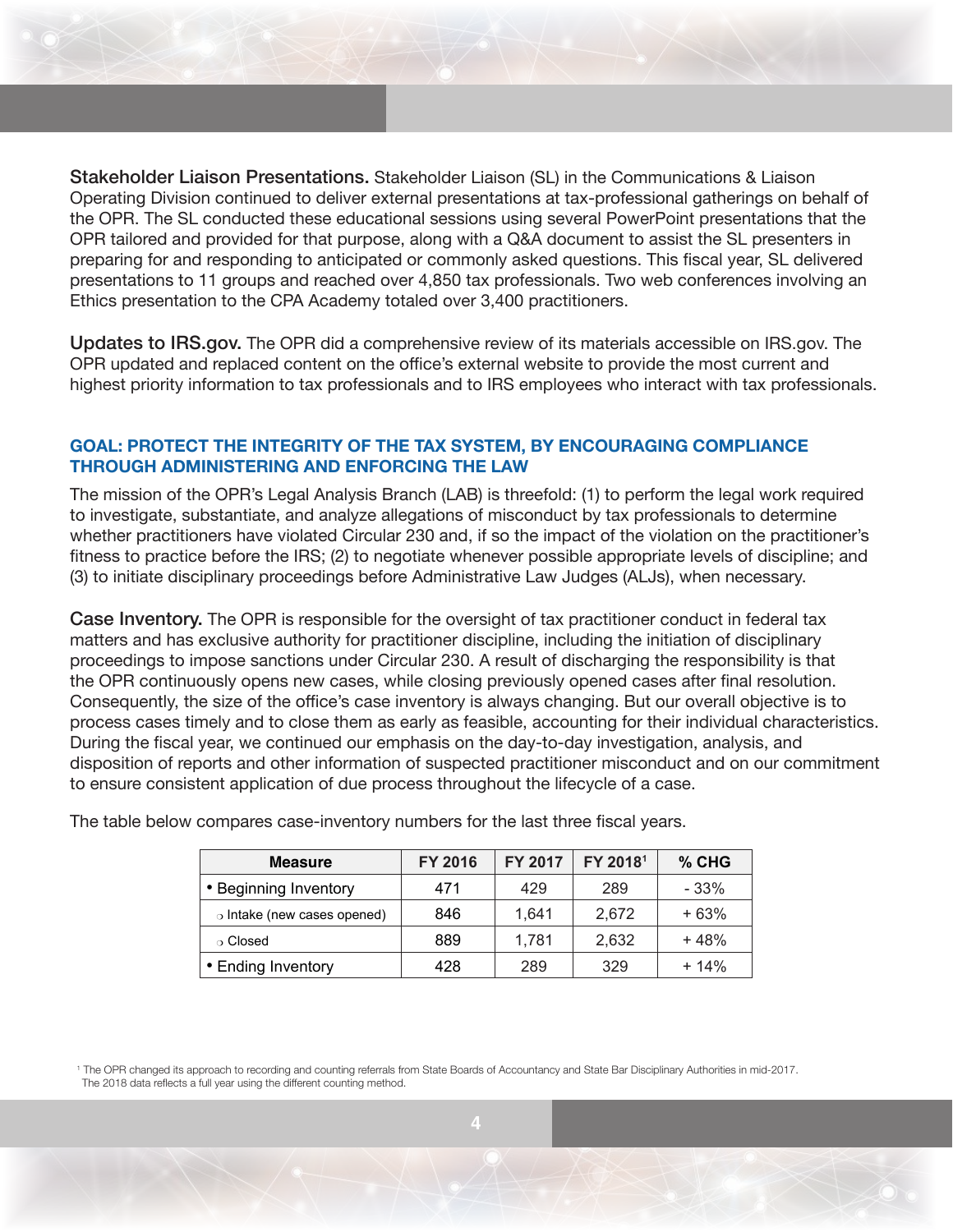In FY 2018, the OPR closed more cases than it did in FY 2017, while maintaining an increased attention on resolving over-aged inventory. Of the 77 over-aged cases at the beginning of the fiscal year, 64 (83%) were closed by the end of the year.



Actions. With regard to enforcement, we imposed or obtained a total of 285 disciplinary or corrective actions during FY 2018, including three Disbarments from practice before the IRS, 58 Suspensions from practice, and one Censure. We entered into five Deferred Discipline Agreements—these are consensual arrangements between the OPR and a practitioner, whereby the practitioner admits to specified Circular 230 violations and the OPR defers discipline for a probationary period during which conditions apply to the practitioner. The OPR also issued 19 reprimands and 38 "soft" notices. A "soft" notice informs the recipients of apparent (more likely than not) violations of Circular 230 and advises the individuals, after an opportunity to respond, that the OPR does not intend to take any further action under the circumstances. A notification is a reminder that good standing as a practitioner requires adherence to Circular 230 and warns against future misconduct.

In addition to the "soft notices," the OPR issued 22 cease-and-desist letters to individuals who, despite being ineligible to practice on behalf of taxpayers (often because of a Circular 230 suspension or disbarment), have attempted to represent taxpayers before the IRS. Similarly, the OPR considered 32 petitions from disbarred or suspended practitioners seeking to be reinstated to practice. The OPR denied eight of those petitions, due to a continuing risk to taxpayers and tax administration.

Cases Adjudicated by Administrative Law Judges. The OPR may file a formal complaint against a practitioner with an ALJ if efforts to reach a negotiated resolution of misconduct allegations fail. Cases may also be brought before an ALJ if the OPR issues an Order of Indefinite Suspension under section 10.82 (an "expedited suspension") and the practitioner demands that a complaint be filed. A practitioner's demand that a complaint be filed is the practitioner's avenue for appealing the Order of Indefinite Suspension, and the demand must be made within two years of the Order.

The complaints are filed in the name of the Director (as the Complainant) by attorneys in General Legal Services (GLS), part of the Office of Chief Counsel, and the complaint names the practitioner against whom it is filed is as the opposing party (the Respondent). The proceedings<sup>2</sup> initiated with the filing of the complaints are heard by ALJs in the Department of Housing and Urban Development and the U.S. Coast Guard, within the

<sup>1</sup>The OPR changed its approach to recording and counting referrals from State Boards of Accountancy and State Bar Disciplinary Authorities in mid-2017. The 2018 data reflects a full year using the different counting method.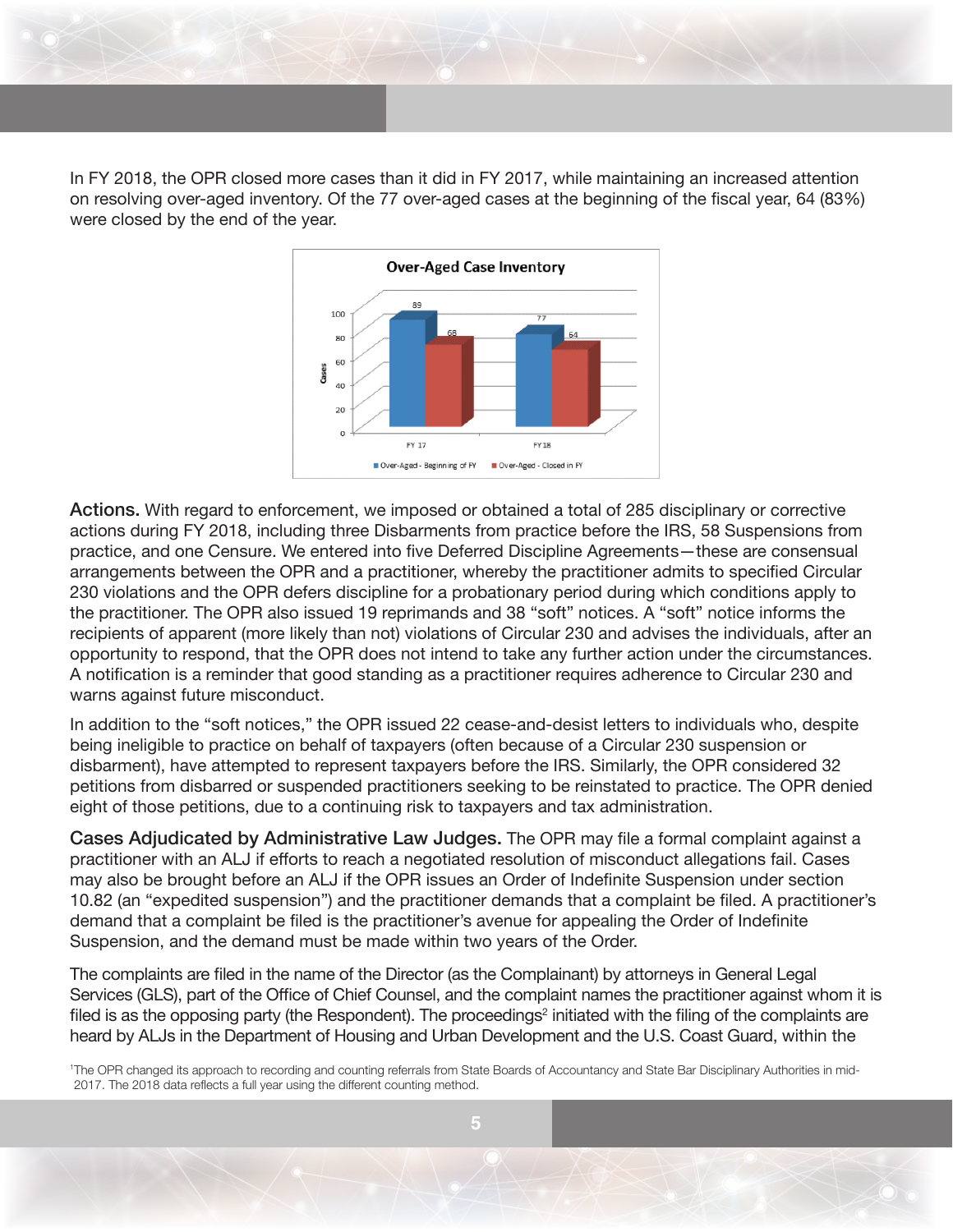Department of Homeland Security. The use of ALJs from other agencies is a long-standing practice for the OPR, because the Department of the Treasury does not employ any ALJs. This arrangement also provides an additional element of due process protection for practitioners, as the OPR must first demonstrate to GLS that the OPR can meet its burden of proof, and then must persuade an independent ALJ that it has done so.

At the beginning of FY 2018, the OPR had four cases pending in the ALJ process. Six additional complaints were filed during the fiscal year. At the end of FY 2018, the OPR received decisions from ALJs in eight cases, and reached settlements in the other two $^3$ . In each case decided by an ALJ, the sanction imposed was the one the OPR sought in its complaint. At the end of the fiscal year, three cases were on appeal to the Treasury Appellate Authority.<sup>4</sup> In a third case, the Treasury Appellate Authority found a deficiency in the OPR's mailing procedure, and overturned an ALJ finding that an answer was not filed timely. However, the Treasury Appellate Authority concluded that there was no dispute regarding the material facts alleged in the complaint, that no purpose would be served by a remand for further proceedings, and sustained the ALJ's decision to impose the sanction sought in the complaint.

#### There were some noteworthy commonalties among the cases decided during the year.

- $\geq$  Five complaints were filed in response to a practitioner's demand after the OPR issued an Order of Indefinite Suspension to the practitioner under section 10.82. These cases were based on (1) a suspension or revocation of practice privileges for cause by another authority, such as a State Bar or Board of Accountancy, or (2) conviction of a crime. Practitioner contentions that the underlying suspension, revocation or conviction was not within the scope of the OPR's authority under section 10.82 were resolved in the OPR's favor.
- $\geq$  Tax compliance issues in cases before ALJs included failure to file tax returns and failure to pay liabilities reflected on returns filed by the practitioners. In several cases, the OPR filed a complaint before an ALJ only after the practitioner repeatedly failed to follow through on commitments to take action to resolve the outstanding compliance issues.
- $\geq$  Conduct issues cited in the OPR complaints included false claims of valid licenses after those licenses had been suspended or revoked (or surrendered after a disciplinary proceeding was initiated), failure to meet standards for diligence and competence, and conviction of crimes involving breach of trust or dishonesty.
- $\geq$  Failure of practitioners to respond at the investigatory or adjudicative stage, or to respond as required by the applicable rules, was a factor in five cases. Problems included failure to follow through on commitments made in responses to the OPR, failure to respond to the complaint filed with the ALJ, and answers to complaints that did not address the allegations in the complaints. Circular 230 prohibits a general denial to a complaint, and provides that facts not addressed in the answer may be deemed admitted. Adverse findings were made in several cases when the practitioner failed to follow these rules.

2 The proceedings are conducted in accordance with Subpart D of Circular 230, "Rules Applicable to Disciplinary Proceedings" (sections 10.60 – 10.82).

3 Under the authority in Circular 230 sections 10.50(d) and 10.61(b)(1), the OPR and a practitioner can agree to settle a case, in which the practitioner consents to be sanctioned, in lieu of instituting or continuing a disciplinary proceeding.

<sup>4</sup>The Treasury Appellate Authority acts on behalf of the Secretary in rendering a final decision. The Appellate Authority is a senior Office of Chief Counsel attorney who has no other role with respect to the OPR matters, and who has been appointed to decide appeals of ALJ decisions.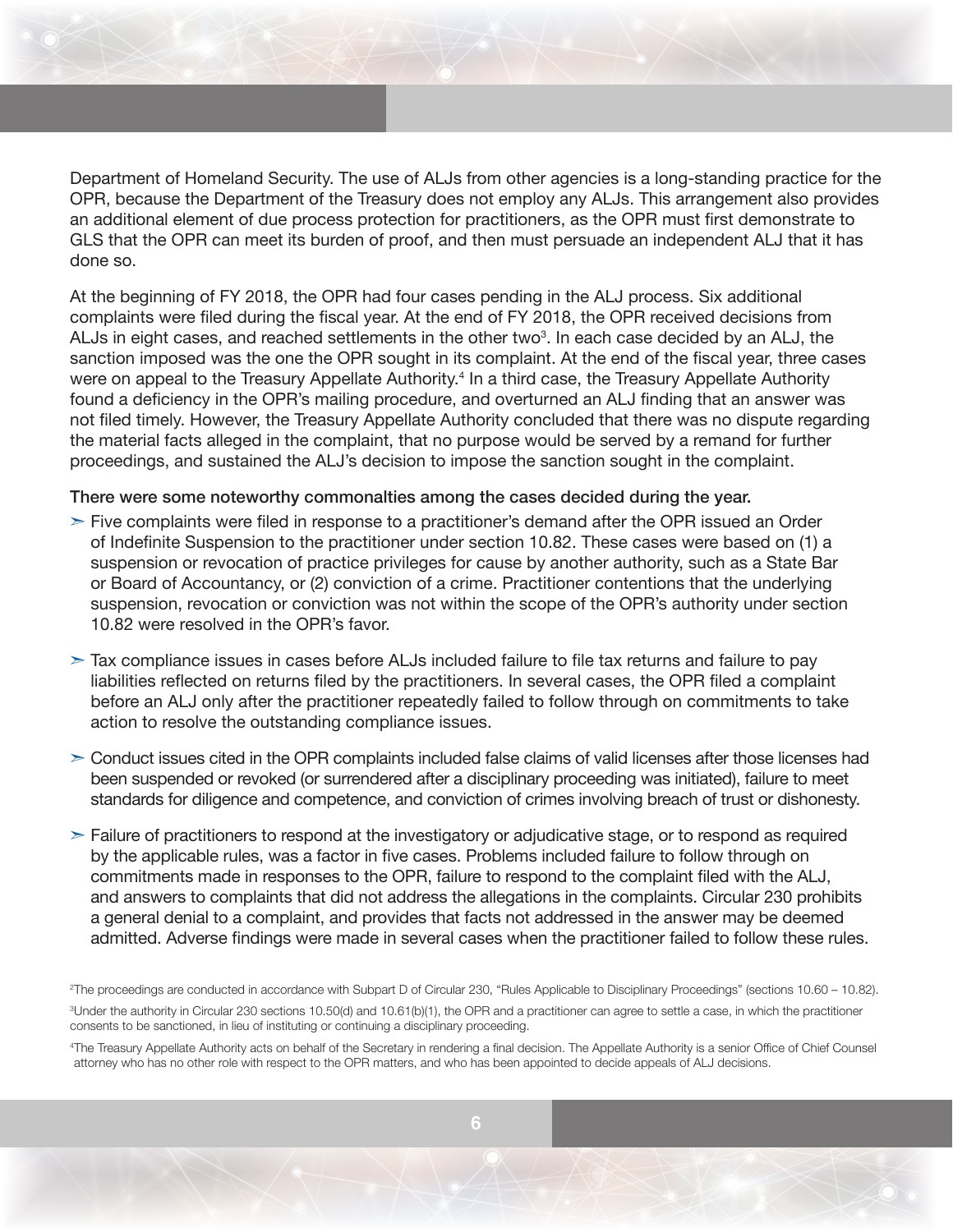Appointment of Administrative Law Judges. As already mentioned, ALJs from the Department of Housing and Urban Development and the U.S. Coast Guard are "loaned" to the IRS to act as judges in Circular 230 disciplinary proceedings. This is accomplished through interagency agreements between the IRS and the other two agencies.

Government-wide, ALJs commonly preside over and decide agency adjudications conducted under the Administrative Procedure Act (APA) (section 500 et seq. of Title 5, United States Code (U.S.C.)). The role of ALJs is incorporated into Circular 230, which states that a disciplinary proceeding commenced with a complaint issued against a practitioner "will be conducted by an" ALJ (section 10.70(a)), who is authorized to enter a decision either after a hearing or as a summary adjudication (§10.76(a)(1)-(2)).

Congress long ago provided for ALJs to decide administrative proceedings. Specifically, the APA authorizes federal agencies to "appoint as many administrative law judges as are necessary for [adjudicative] proceedings," and the Act allows an agency to lend use of its administrative judges to another agency that is not staffed with its own judges. 5 U.S.C. §§ 3105, 3344. Until recently, however, the status of ALJs as government employees or, alternatively, as "Officers" subject to the Appointments Clause of the Constitution was an unsettled issue. The issue derived from a clause in Article II of the Constitution that prescribes the appointment of "Officers of the United States."

In a June 21, 2018, decision in Lucia v. SEC, the United States Supreme Court settled the issue by holding that the ALJs of the Securities and Exchange Commission are "Officers of the United States" and not mere employees. The Court found that the Commission's ALJs—based on the nature of their positions, functions, and powers—satisfied all the criteria the Court established in its prior decisions for distinguishing officers from employees. The Court focused most of its analysis on explaining that ALJs acting in SEC enforcement proceedings are "near-carbon copies" of the special trial judges of the U.S. Tax Court, whom the Supreme Court earlier held to be officers under the Appointments Clause (Freytag v. Commissioner, 501 U.S. 868 (1991)).

As a result of the Lucia decision, ALJs across the Federal Government who were not already appointed in accordance with the Appointments Clause of the Constitution must be so appointed, typically by the head of the department in which an ALJ serves. In addition, after the decision, the Office of Personnel Management (OPM) issued guidance directing that for any ALJs loaned from their home agency to another federal agency, the head of the department of the receiving agency should also ratify in writing the use of each ALJ who is loaned to the agency and, further, approve the ALJs' appointment as the department head's "own act under the Constitution."

After the Supreme Court decision in Lucia, the Secretary of the Department of Homeland Security took action to ensure that all of the Coast Guard's ALJs were properly appointed to their positions, and the Secretary of the Department of Housing and Urban Development (HUD) did the same for the ALJs at HUD. Subsequently, pursuant to OPM's guidance, the Secretary of the Treasury executed a written ratification and approval for all the ALJs loaned to the Department of Treasury, including those who are loaned to the IRS for Circular 230 proceedings.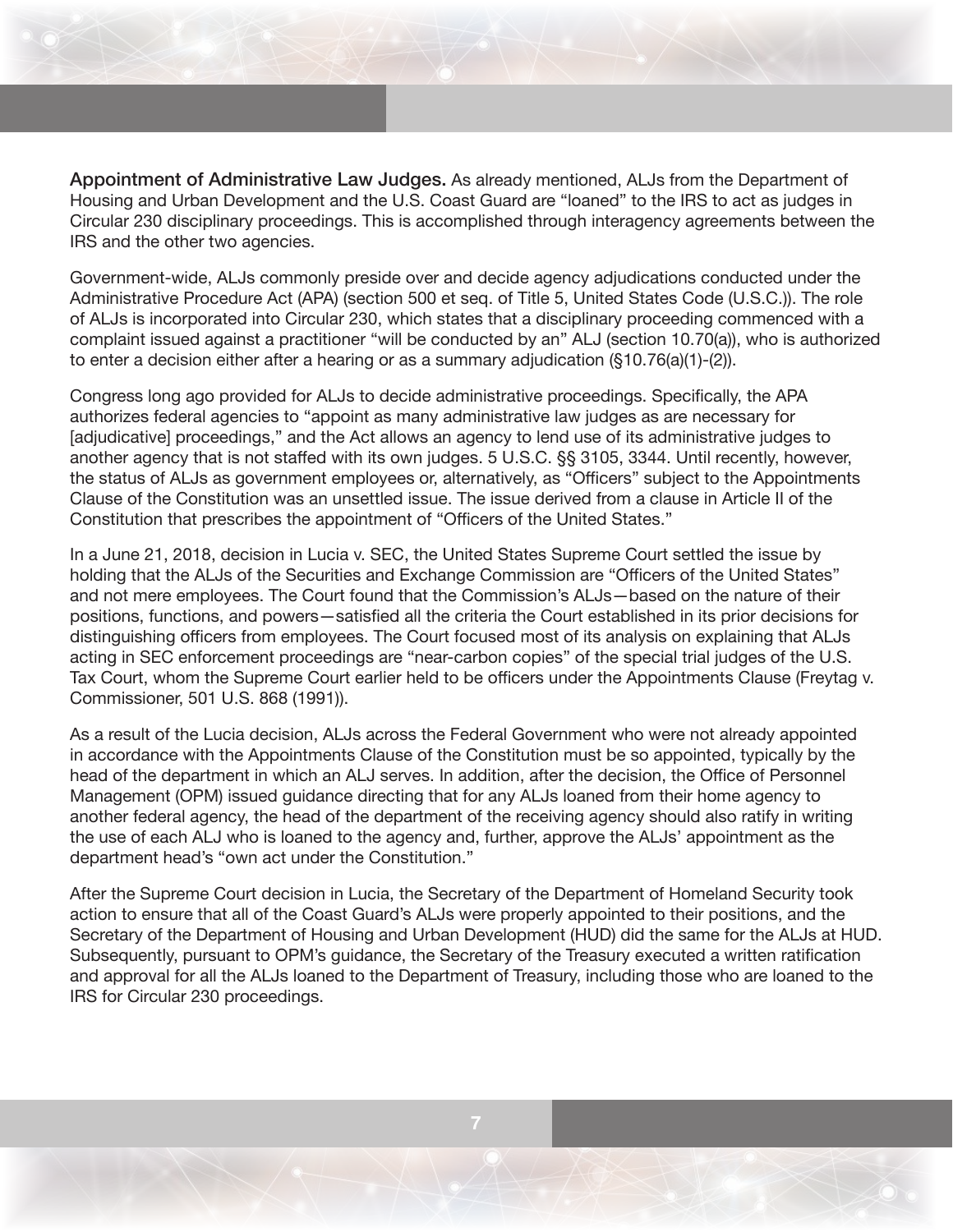Although the OPR has never encountered an Appointments Clause challenge in any of our cases, if a challenge were to be raised in the future, the OPR will point to the actions of the Secretaries of the Treasury, Homeland Security and Housing and Urban Development as satisfying the requirements of the Appointments Clause.

Press Releases. The OPR published two press releases [\(IR-2018-154](https://www.irs.gov/newsroom/irs-censures-tax-practitioner-for-willfully-mishandling-conflicts-of-interest), [IR-2018-155](https://www.irs.gov/newsroom/irs-imposes-monetary-penalty-and-probationary-period-on-tax-practitioner-and-his-debt-relief-firm-for-engaging-in-false-and-misleading-advertising)) on July 25, 2018, resulting from previously negotiated practitioner settlement agreements in three disciplinary matters. The practitioners agreed to any disclosures inherent in publishing the language that was negotiated in advance.

The first press release involved a practitioner who admitted to a conflict-of-interest violation between his representation of a client and his duty of care owed to a third-party (non-client). The practitioner provided misleading information to the third party, upon which the third party relied. The practitioner and the OPR agreed to a public censure as an appropriate resolution.

The second press release involved two related disciplinary matters, one as to an enrolled agent and the other his firm, in the offering of tax-debt relief services to the public. The EA admitted to creating false and misleading advertising to attract clients. The firm admitted to publishing, and then knowingly accepting clients resulting from, the false and misleading advertisements. The EA agreed to a deferred twelvemonth suspension from practice, which will not be imposed unless the terms of a five-year probationary period are violated. The firm agreed to pay a monetary penalty calculated as a portion of the gross income derived from the misconduct. This outcome represents the OPR's second use of the monetary-penalty authority and the first such use arising from a referral to the OPR and our subsequent investigation.

Monetary Penalties. The fact of a monetary penalty obtained in FY 2018 provides the OPR with an opportunity to discuss monetary penalties in this report.

*Monetary Penalties Generally.* A monetary penalty asserted by the OPR is not a civil or criminal penalty provided for in the IRC. Rather, the source of the penalty is the same statue that authorizes the Secretary of the Treasury to regulate the practice of representatives (section 330 of Title 31, U.S.C.), and the penalty is also authorized by section 10.50(c) of Circular 230.

As with the case that was the subject of the second press release described above, a monetary penalty can be a meaningful sanction, particularly when a firm financially benefited from one or more members' violations of the regulations governing practice in Circular 230. Imposition of the penalty is not restricted to firms, however. A monetary penalty can be imposed on: (1) a practitioner who violated the regulations, including having committed incompetent or disreputable conduct (under section 10.51(a)); (2) an employer, firm, or other entity on whose behalf the practitioner was acting in connection with the sanctionable conduct; or (3) both the practitioner and the firm, employer, or similar entity. As to a practitioner, a monetary penalty can be imposed alone or in addition to another disciplinary sanction, such as suspension or disbarment from practice. Like other sanctions that a practitioner can agree to in a settlement with the OPR, practitioners and firms can consent to monetary penalties. Absent consent, the penalty can be involuntarily imposed in formal disciplinary proceedings conducted before ALJs.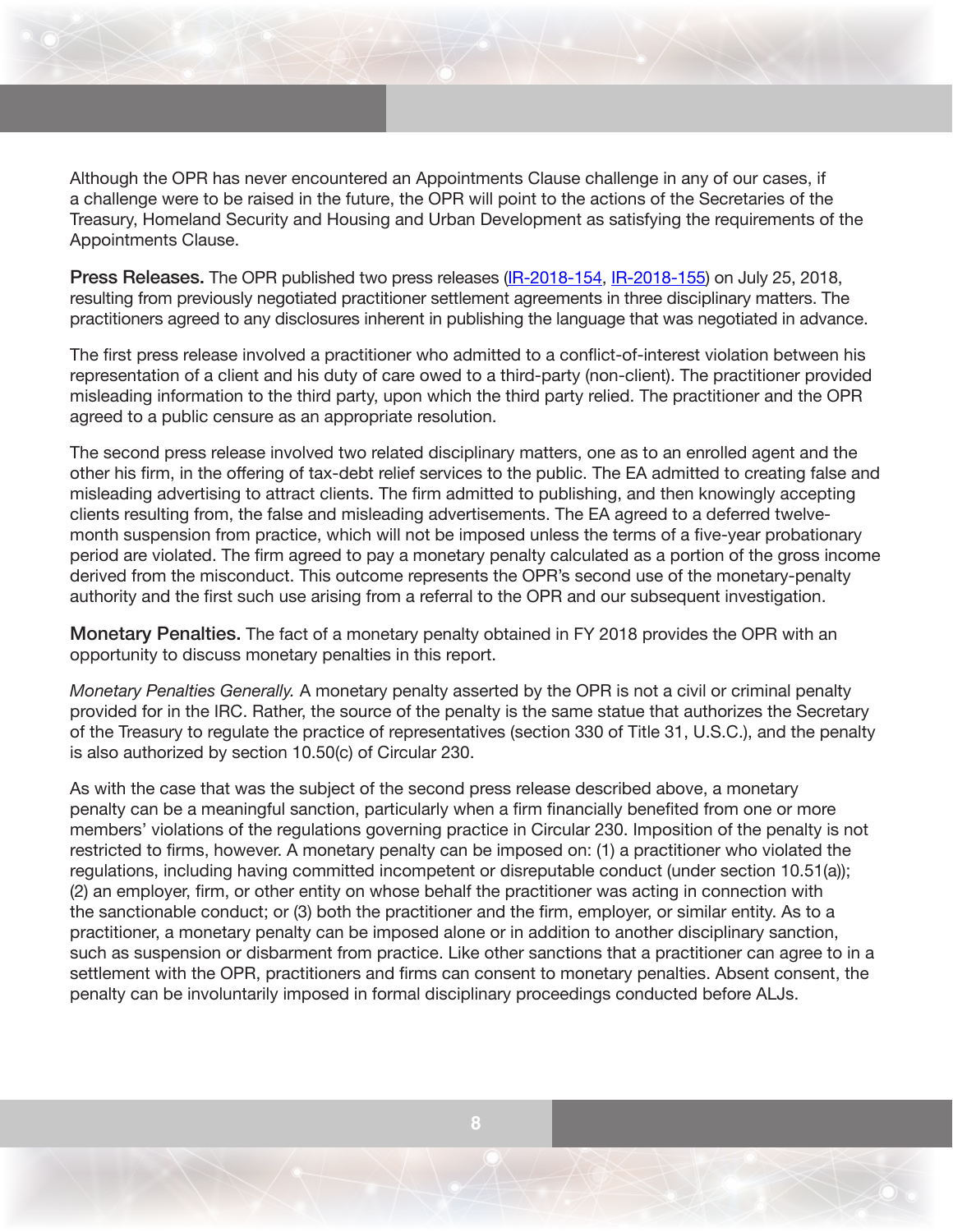*Prerequisites.* The sanction of a monetary penalty is subject to its own unique conditions and limitations, which relate to the applicability of the penalty to a firm (or other entity) and the allowable amount of a penalty.

# **Firm Liability**

A firm can be penalized only if:

(1) A practitioner engaged in misconduct in violation of Circular 230 while acting on the firm's behalf (e.g., the practitioner violated Circular 230 while representing a taxpayer who was a client of the law or accounting firm where the practitioner was employed); and (2) The firm knew, or reasonably should have known, of the misconduct. Knowledge is imputed to a firm when one or more of the firm's officers or principal managers, or any officers or principal managers of a branch office (if applicable), knew of the prohibited conduct, or had information from which a person with similar experience and background would reasonably have known of the conduct.

#### Alternatively, the knowledge requirement is met when:

(1) The firm, through willfulness, recklessness, or gross indifference<sup>5</sup> did not take reasonable steps to ensure compliance with Circular 230; and

(2) The prohibited conduct of the practitioner, or others affiliated with the firm, harmed a client, the public, or federal tax administration, or the individual(s) engaged in a pattern or practice of failing to comply with Circular 230.

#### **Dollar Amount**

The amount of a monetary penalty cannot exceed the gross income derived, or to be derived, from the misconduct. If a monetary penalty is imposed on a practitioner and a monetary penalty is also imposed on a firm, the combined amount of the two penalties cannot be greater than the total gross income the practitioner and the firm derived (or expect to derive) from the conduct for which the penalties are imposed.

*Use of the Monetary-Penalty Authority.* In general, the OPR views the availability of a monetary penalty as likely to be most useful as a sanction against a firm that fails to satisfy the firm's responsibilities to oversee compliance by the firm's practitioners with Circular 230, and the failure caused or contributed to violations of the Circular or created a culture in which the misconduct could occur. In those situations, a monetary penalty may be the only way to affect a change in behavior at the firm. Unlike practitioners, firms and other entities are not potentially subject to any sanction other than a monetary penalty.

5 Gross indifference includes ignoring facts that would lead a person of reasonable prudence and competence to investigate or ascertain the actual circumstances.

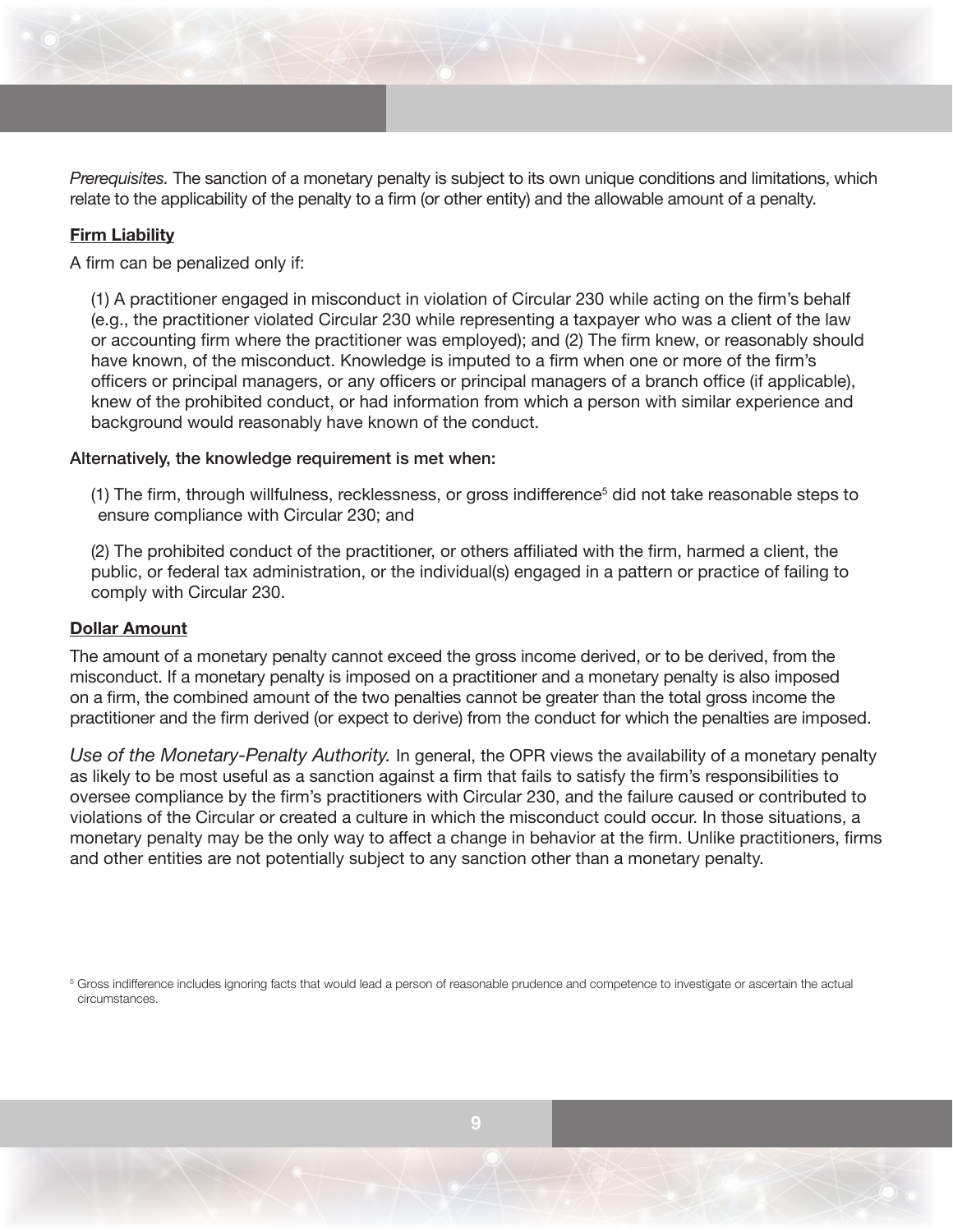Conversely, for the OPR, suspension or disbarment of a practitioner from practice before the IRS is usually a preferable sanction to a monetary penalty, because a monetary penalty alone does not restrict practice privileges. To prevail on the counts of a complaint alleging a practitioner's violations of Circular 230, the OPR must prove, for almost all provisions that regulate practitioner conduct, that the practitioner acted willfully, and for the provisions in sections 10.34 and 10.36, that the practitioner acted willfully, recklessly, or through gross incompetence $^{\rm 6}$ . Also, the applicable standard of proof (under section 10.76(b)) for a disbarment or suspension of six months or longer (as well for a monetary penalty) is clear and convincing evidence—a relatively high standard. When the facts and evidence of a case against a practitioner satisfy those rigorous requirements of proof, it is fair to say that the practitioner is presumptively unfit to continue to practice before the IRS and, unless prevented from further practice, presents an ongoing risk of harm to taxpayers and to federal tax administration (in addition to whatever harm the practitioner has already caused). Although a monetary penalty may have a rehabilitative or curative effect, a penalty is not an assurance against recidivism and does not directly counter the risk, whereas a suspension or disbarment does. A practitioner may have the financial ability to pay a monetary penalty, yet may lack the necessary competence, professionalism, or ethical character to represent taxpayers with loyalty and fidelity to the taxpayers' best interests and due regard for the integrity of the federal tax system<sup>7</sup>.

*Case-by-Case Analysis.* The OPR considers a number of factors in determining whether a monetary penalty is an appropriate sanction to pursue and, if so, in what amount. Many of the factors are found in Notice 2007-39. They include:

- $\geq$  The level of culpability of the practitioner responsible for the conduct giving rise to the penalty.
- $\geq$  The practitioner or the firm's violation, if any, of a duty owed to a client or prospective client.
- $\geq$  The actual or potential injury caused by the practitioner's conduct.
- $\geq$  The amount of income the practitioner or firm could reasonably expect to realize from the conduct giving rise to the penalty, irrespective of whether the amount has actually been received.
- $\geq$  The existence of aggravating or mitigating factors.
	- o Aggravating factors could include, for example, whether the practitioner's conduct was not only in violation of Circular 230 but was fraudulent or criminal.
	- o Mitigating factors may include whether the practitioner or the firm (i) took prompt action to correct the noncompliance after the prohibited conduct was discovered; (ii) promptly ceased engaging in the prohibited conduct; (iii) attempted to rectify any harm caused; or (iv) undertook measures to ensure that the prohibited conduct would not occur again in the future.

7 In that regard, published guidance on the monetary-penalty sanction notes, "Monetary penalties are not, however, a 'bargaining point' that a practitioner may offer to avoid suspension, disbarment, or censure if these sanctions are otherwise appropriate." Notice 2007-39 (2007-20 I.R.B. 1243).

<sup>&</sup>lt;sup>6</sup> Certain provisions of section 10.51(a) (which is a non-exclusive list of 18 types of "incompetence and disreputable conduct") contain a knowledge element that presumably the OPR must additionally prove, in order to establish a violation of the provision. For example, section 10.51(a)(4) prohibits "[g]iving false or misleading information" to the Treasury Department (or participating in doing so) "knowing the information to be false or misleading," and section 10.51(a)(11) prohibits "[k]nowingly aiding and abetting another person to practice before the Internal Revenue Service during a period of suspension, disbarment, or ineligibility of such other person."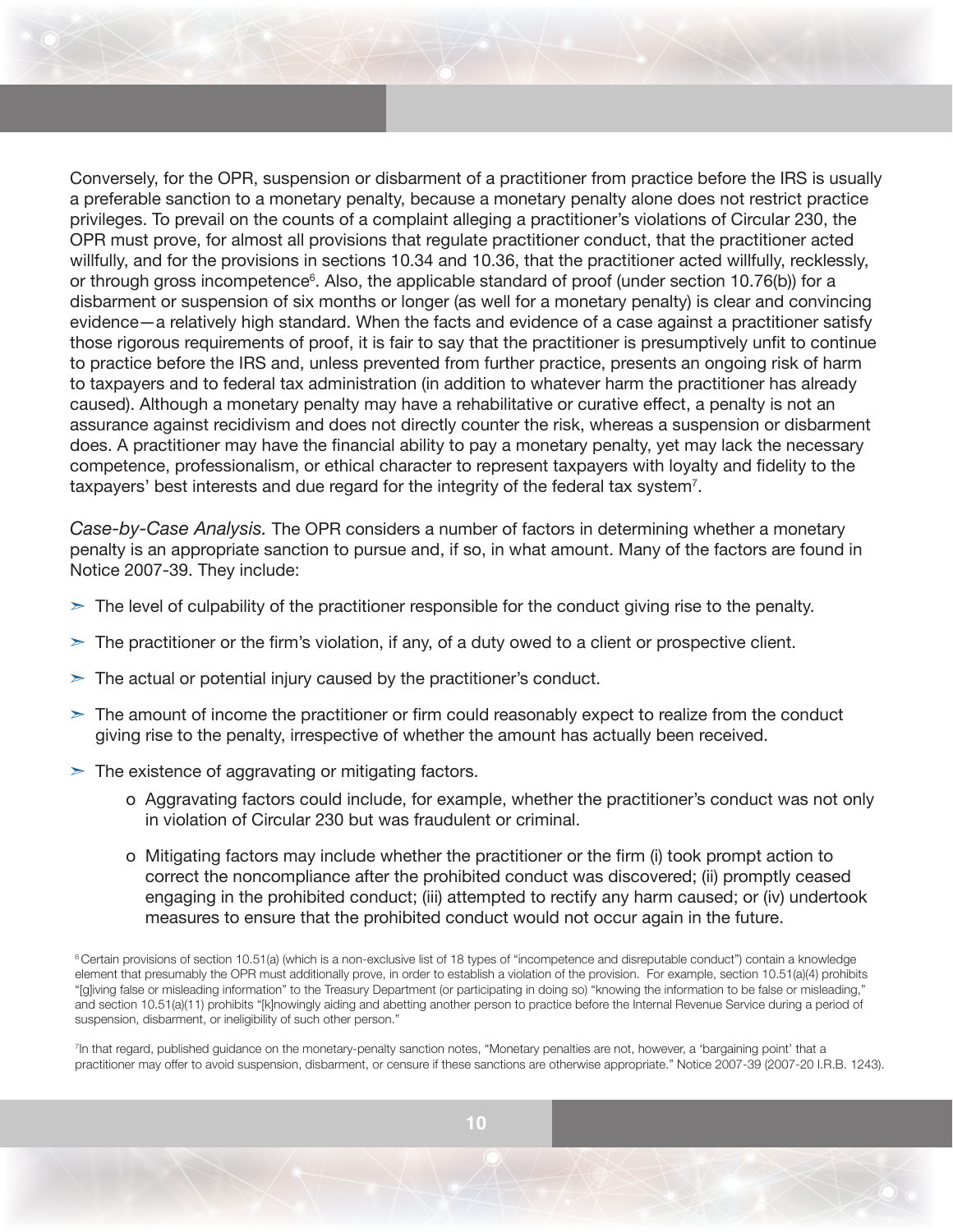For a monetary penalty that might be imposed on a firm, the Notice lists additional considerations:

- The gravity of the misconduct.
- The existence of any history of noncompliance by the firm.
- The extent of preventative measures in effect at the firm prior to the misconduct.
- The firm's actions after the firm learned of the practitioner's misconduct, especially any corrective measures the firm took or established. For example, depending on the type of misconduct that was committed, there may be question as to whether the firm provided refunds to clients, corrected its advertising or solicitation materials, or positively change the firm's procedures for tax return preparation or the supervision of non-practitioner assistants.

The OPR may conclude that a monetary penalty should be imposed on a firm when the firm clearly benefited in a substantial monetary way from the underlying misconduct. Certain Circular 230 violations, such as false advertising that has generated numerous client engagements and attendant fees paid to a firm, or the largescale promotion of an abusive tax-avoidance or tax-evasion transaction, are notable candidates. Relatedly, it would be relevant to the OPR's deliberative process if there is credible evidence that competing firms were unfairly disadvantaged in the marketplace, due to the misconduct at the rival firm.

If the OPR decides to seek a monetary penalty against a firm, the knowledge standard may be a factor in the penalty amount that the OPR pursues. If the firm had constructive knowledge (under the standard of reasonably should have known), a lower penalty amount may be warranted than if the firm had actual knowledge of the practitioner's misconduct in violation of Circular 230 and consciously ignored or tolerated the behavior.

Finally, in analyzing a potential monetary penalty that might be imposed on a firm, the OPR may consider the availability of a sanction against a practitioner or practitioners under section 10.36 of Circular 230. Section 10.36 imposes procedural requirements on any practitioner who has, or shares with other practitioners, the "principal authority and responsibility for overseeing a firm's practice governed by" Circular 230, "including the provision of advice concerning Federal tax matters and preparation of tax returns, claims for refund, or other documents for submission to the" IRS. These practitioners must take reasonable steps to ensure the firm has adequate procedures in effect to maintain compliance with Circular 230 by all members, associates, and employees of the firm.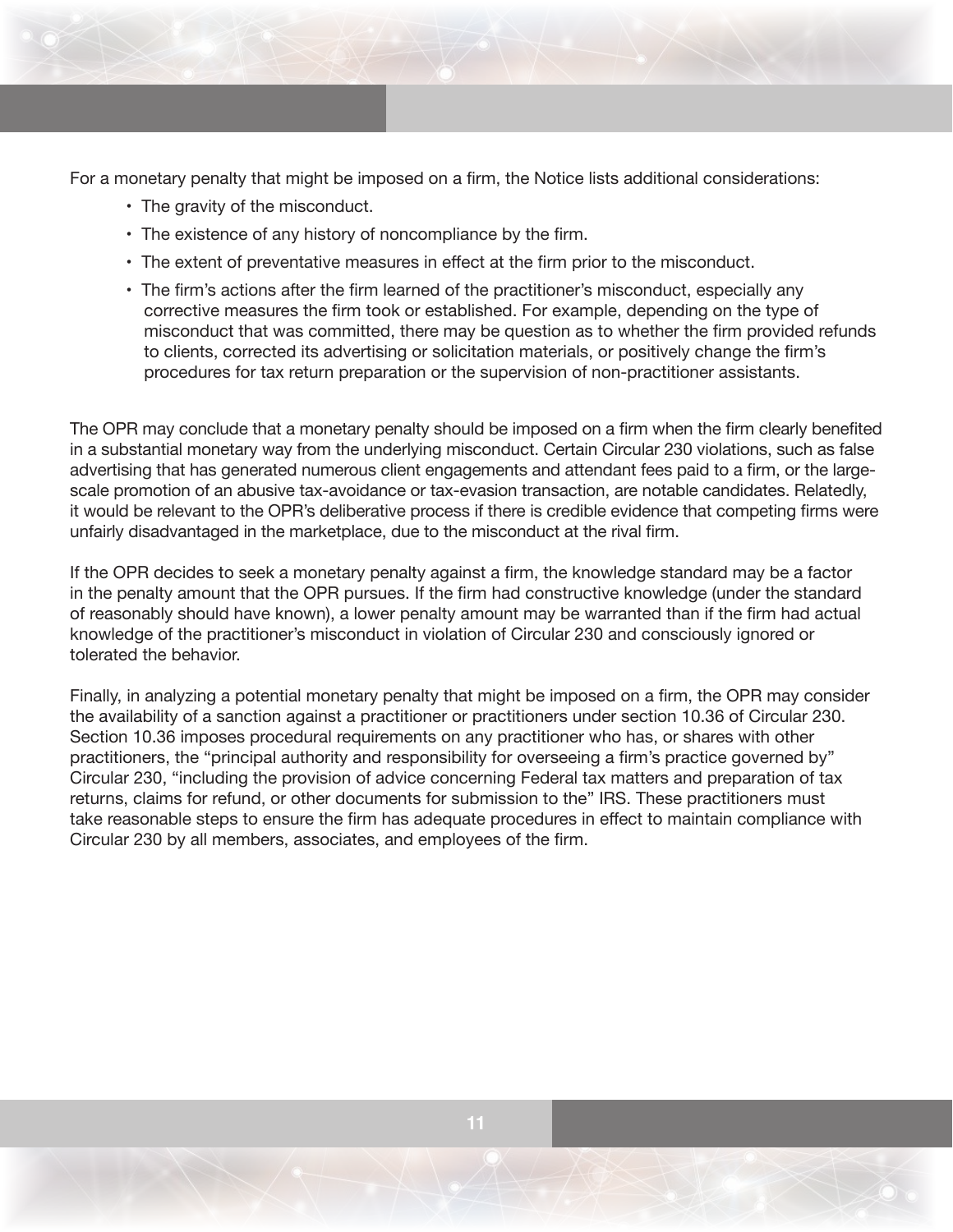A practitioner who has this responsibility under the section can be sanctioned if:

(1) The practitioner through willfulness, recklessness, or gross incompetence did not take the reasonable steps required to ensure the presence of adequate procedures for compliance with Circular 230—or did not take reasonable steps to ensure that the procedures were properly followed—and one or more individuals, in their tax practice for the firm, engaged in a pattern or practice of failing to comply with Circular 230's standards; or

(2) The practitioner knew or should have known that one or more individuals, in their tax practice for the firm, engaged in a pattern or practice that did not comply with Circular 230, and the practitioner through willfulness, recklessness, or gross incompetence failed to take prompt action to correct the noncompliance.

In some cases, the OPR may determine that a non-monetary sanction against a practitioner or practitioners for willful violation(s) of section 10.36 is an adequate or superior alternative to a monetary penalty against the firm. A sanction on the practitioner or practitioners who failed to satisfy their obligations under section 10.36 may do more to correct behavior at a firm than a monetary penalty. A suspension or other sanction for violation of section 10.36 can be in tandem to any sanction against the practitioner or practitioners whose violations were the noncompliance that section 10.36's requirements are meant to prevent or, if necessary, redress. In other cases, the OPR may view a monetary penalty or multiple penalties as a better response to misconduct at a firm than other potentially available sanctions, even when practitioners can be held accountable for violating section 10.36. And, of course, there is the third option of a hybrid approach, if that seems like the best way to address problems at both a practitioner- and firm-level.

Some of the Common Complaints to the OPR, and How to Avoid Them. The information the OPR received throughout the fiscal year complaining about individual practitioners or reporting suspected practitioner misconduct reveals several types of common, recurring bad practices that are incompatible with rules in Circular 230.

1. Form 2848 Issues. The IRS Form 2848, [Power of Attorney and Declaration of Representatives](https://www.irs.gov/pub/irs-pdf/f2848.pdf), is generally required to demonstrate to the IRS that a person has been authorized to represent a taxpayer. The form, when correctly completed, includes identifying information and signatures of the taxpayer and the representative. The form must also specify the tax matters covered by the authorization (as well as authorizing the representative to receive or inspect the taxpayer's tax information related to those matters), and the credential or relationship that qualifies the person to represent the taxpayer (e.g., CPA or immediate family member). Common problems with Forms 2848 include $^\mathrm{s}$ :

<sup>8</sup>All of the scenarios are hypothetical illustrations.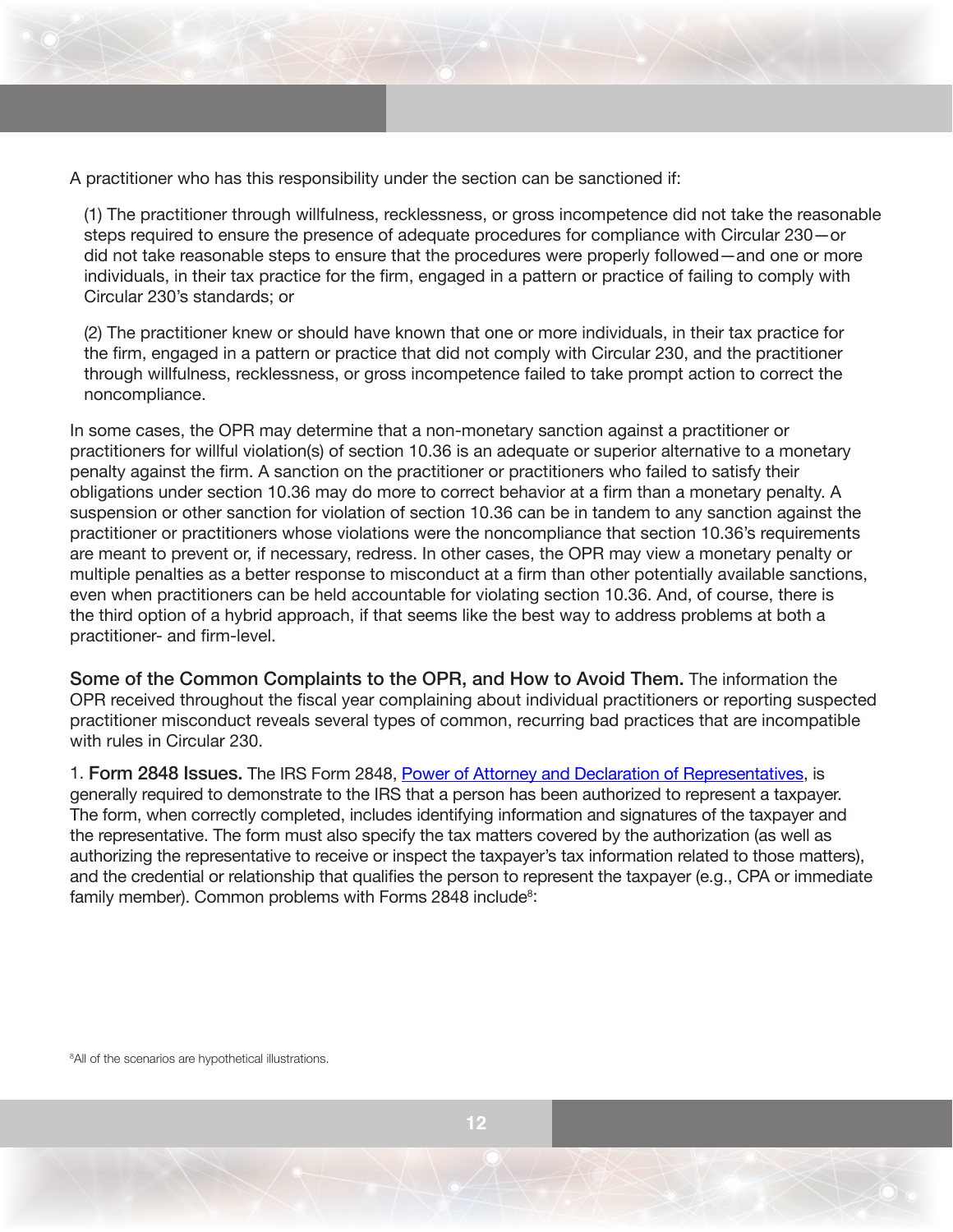- a. *Amendments without authorization.* A Form 2848 authorizes a practitioner to represent a taxpayer, listing tax years 2014 and 2015, which are under examination. After the examination begins, the scope of the examination expands to cover tax year 2016. The practitioner prepares a new first page for the Form 2848, adding tax year 2016, and faxes it to the revenue agent with the original signature page. These acts are a violation of Circular 230 section10.22 (a failure to exercise diligence in determining the correctness of oral or written representations to the Department of the Treasury) and 10.51(a)(4) (giving false or misleading information to the Department of the Treasury). The taxpayer did not authorize representation, or any disclosure by the IRS of confidential tax information, for tax year 2016 when he/she signed the Form 2848, and the practitioner's attachment of the original signature page to the amended first page falsely asserts (under penalty of perjury) that the taxpayer did so.
- b. *Claiming a credential that is not in good standing.* A Form 2848 identifies the practitioner as a California CPA. In fact, the practitioner's California CPA certificate is not valid, because the practitioner failed to renew it. The practitioner has made a false statement, violating Circular 230 section 10.22 (a failure of diligence in the accuracy of written representations on the form) and 10.51(a)(4) (giving false or misleading information on the form). If the California CPA certificate was the practitioner's only credential, failure to renew it rendered the practitioner ineligible to practice before the IRS. If the practitioner held other credentials that remained in good standing, this false statement may not be significant.
- c. *Permitting others to sign, including use of stamped signatures.* A Form 2848 must be signed by the taxpayer and the practitioner(s) being given the authorization. These signatures are made with a jurat ("penalty of perjury" statement) attesting to the truth of information provided on the form. A practitioner cannot "delegate" authority to sign a jurat.

2. Client communications. Taxpayers entrust practitioners with sensitive financial information and with the authority to make representations to the IRS on behalf of the taxpayer. The OPR frequently receives complaints that the practitioner has failed to keep the client informed of the status of a matter before the IRS, or has misrepresented to the taxpayer that certain actions have been taken when in fact they have not. The OPR also receives complaints that taxpayer documents are not returned to the taxpayer upon request after a client relationship has ended. Often these matters reflect a breakdown in the relationship between the practitioner and client, and practitioners can point to actions by the client that caused the breakdown or made the issues worse. The OPR typically does not take action on issues involving poor client service, though failure to return records may be a violation of Circular 230 section 10.28, and a false statement to a client may be a violation of section 10.22. Corrective action by the practitioner often results in OPR closing the case with a warning letter, though more serious actions can be taken when the client is adversely affected by a practitioner's misrepresentations.

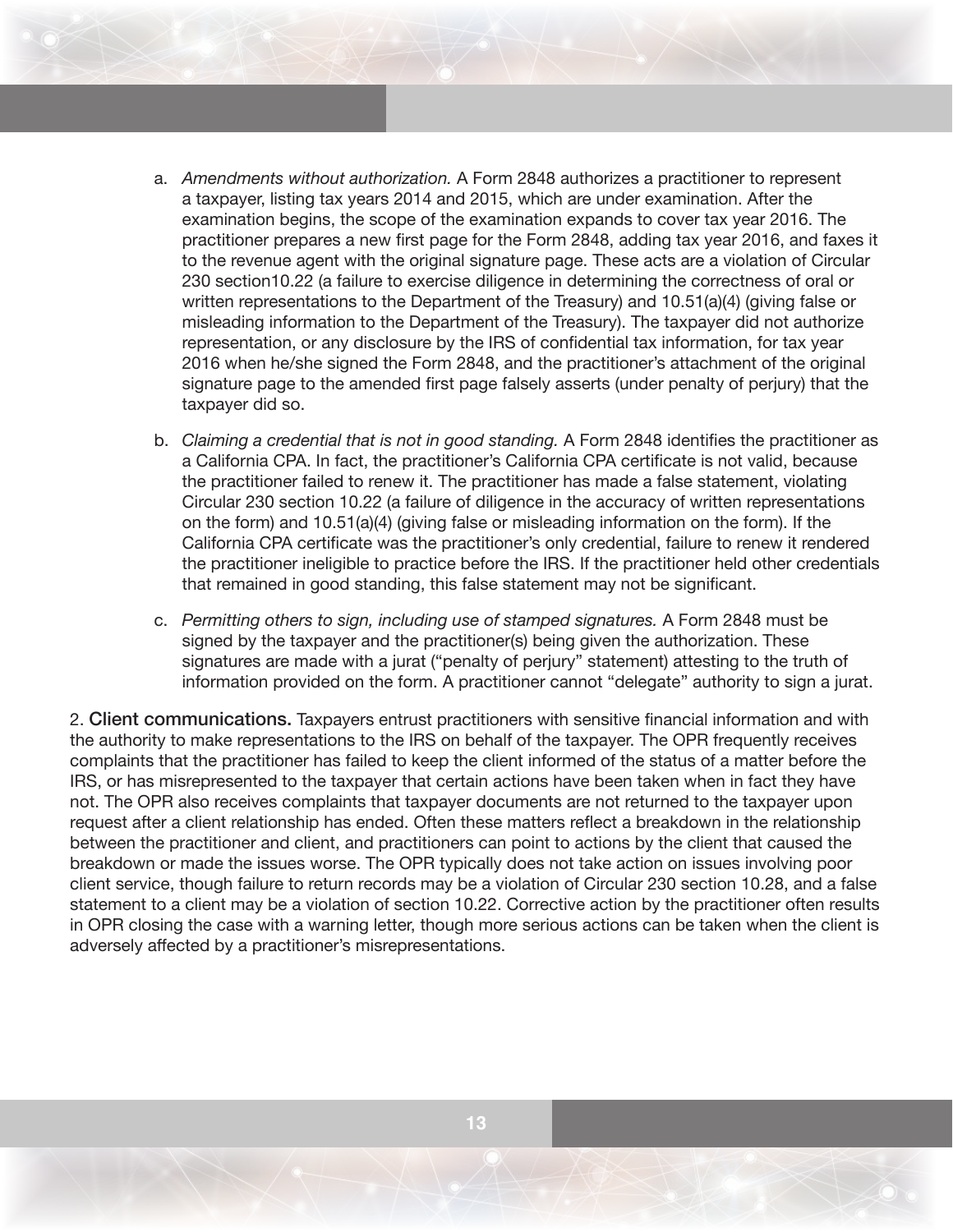3. Offer-in-Compromise practice issues. Reports to the OPR of taxpayers' or IRS employees' concerns about practitioners' conduct in offer-in-compromise (OIC) practice include claims related to advertising, customer-service problems, and misrepresentations on the offer and supporting schedules prepared and submitted to the IRS.

- a. False and misleading advertising claims in OIC practice generally involve false claims about results obtained, claims of "unique" access or insight available to practitioners at a firm that permits clients of the firm to qualify for "special" programs, and claims about the experience of staff who will work on the taxpayer's matter. All of these issues were present in a case that was the subject of the July 25, 2018, [press release](https://www.irs.gov/newsroom/irs-imposes-monetary-penalty-and-probationary-period-on-tax-practitioner-and-his-debt-relief-firm-for-engaging-in-false-and-misleading-advertising), mentioned earlier, in the "Press Releases" section. Practitioners should be mindful of sections 10.30 and 10.51(a)(5) of Circular 230, which address solicitation and advertising standards and prohibit false or misleading content.
- b. Customer-service issues include promises not kept regarding actions to be taken on behalf of a taxpayer and setting unrealistic expectations about likely outcomes. As is noted above, the OPR does not generally take action on matters involving poor client service. However, when the poor customer service crosses the line to false statements ("I submitted the OIC" or "I provided the required information to the Revenue Officer," when in fact those actions were not taken), the OPR may consider an action under section 10.22 of Circular 230. In extreme cases, the OPR has considered action under Section 10.27(a), for charging an unconscionable fee, when a practitioner charged substantial fees for services not performed.
- c. Misrepresentations can be false or misleading information to the IRS regarding the taxpayer's assets, or to the taxpayer about qualifying for an OIC. For example, when a practitioner knows that the client is not compliant with current filing and payment obligations, but represents to the taxpayer that the OIC will qualify as an acceptable offer, the practitioner has violated section 10.22.

4. Diligence related to refundable credits. The OPR receives information from other IRS organizations when preparer diligence penalties are assessed against Circular 230 practitioners. The penalty assessments originate from the past behavior of the practitioner, while the OPR's evaluation seeks to determine whether that behavior is relevant to current and future fitness to practice. The OPR looks for patterns of behavior, seeks information about the underlying cause(s) of the diligence issues, and considers corrective actions that may have been taken. For example, if the diligence issues that resulted in penalty assessments are largely attributable to poor training and oversight of a staff member responsible for screening new clients, the OPR would consider information about the steps taken by a practitioner to improve staff training and quality review.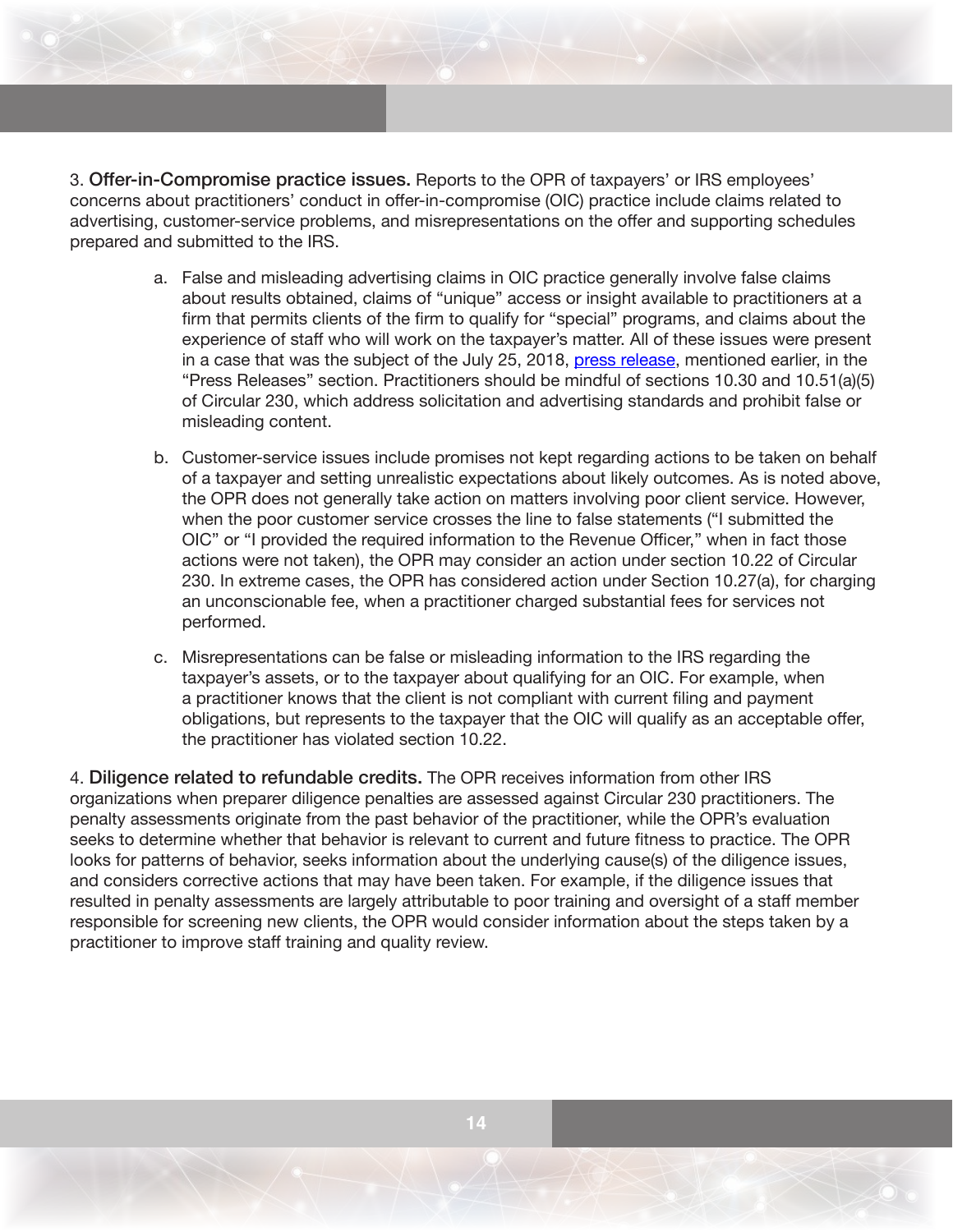## **GOAL: ADVANCE DATA ACCESS, USABILITY, AND ANALYTICS TO INFORM DECISION MAKING AND IMPROVE OPERATIONAL OUTCOMES**

Case Identification Research and Intake Processes. The OPR has been engaged in an extended project to identify opportunities to improve efficiency and operational effectiveness. We want to mention in this report two prominent aspects of that project. First, the OPR will restructure a large part of its operations. The OPR's organizational structure for many years has consisted of two branches—the Operations and Management and the LAB (referenced on p.3)—with the LAB divided into "teams," each staffed with attorney-advisors, paralegals, and intake analysts supervised by a team manager. Beginning in October 2018, the OPR will re-align the office's staff to consolidate in a separate team the analysts and administrative specialists who perform the intake and analysis of referrals and other information reporting potential practitioner misconduct. This consolidation will promote consistency in the initial review and processing of potential cases, and provide greater flexibility to respond to changes in workload.

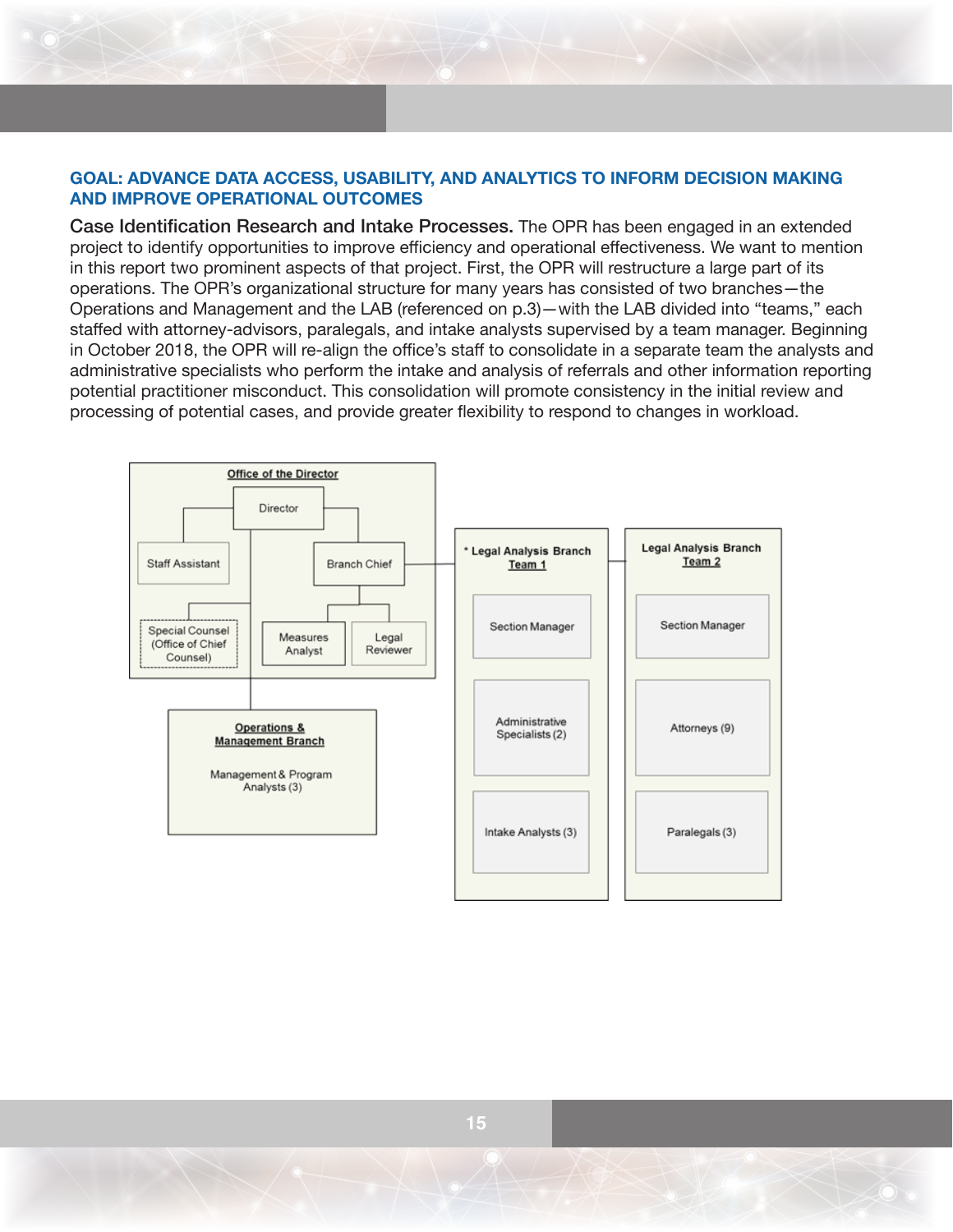Second, the OPR will begin using data-centric methods to identify new, workable cases for the office. The background for this effort is that while the Internal Revenue Manual requires IRS employees to refer to the OPR the fact of the assessment of penalties under IRC section 6694(b) against Circular 230 practitioners, and encourages such referrals when there is a pattern of assessed penalties under IRC section 6694(a), the OPR has found that more often than not these referrals are not made<sup>s</sup>. Efforts to encourage referrals through internal communications with IRS operating divisions have not made a difference in the volume of referrals. As part of its review of intake processes, the OPR looked for alternatives that will allow the OPR to identify matters that should be referred, so that we can reach out to obtain relevant information rather than wait for these matters to be referred. In FY 2019, the OPR will implement new case-development processes that take advantage of existing IRS data sources to achieve that result.

The IRS has extensive data on penalties assessed and tax compliance history, accessible through the Compliance Data Warehouse (CDW). With the assistance of staff from the Return Preparer Office who have extensive experience developing data queries in the CDW, the OPR now has the capability to extract from the CDW a list of practitioners against whom penalties (such as those in §§ 6694, 6701 and 6702), have been assessed, along with other data that will assist in identifying the cases most likely to reflect serious violations of Circular 230. In addition, this CDW project developed a new capability to identify potentially serious tax compliance issues on the part of practitioners. The OPR will no longer be limited to checking the tax compliance records of those who have been referred to us based on some other alleged conduct issue. The number of potential conduct and compliance cases<sup>10</sup> identified in the CDW data far exceeds the OPR's capacity to pursue, so the OPR's new intake processing team will use a set of objective criteria designed to select cases with the highest likelihood of actionable violations from the CDW data for further development. The cases that are opened based on CDW data (in conjunction with the selection criteria) will be integrated with cases from other sources to ensure the OPR maintains a balanced Circular 230 enforcement program.

# **GOAL: DRIVE INCREASED AGILITY, EFFICIENCY, EFFECTIVENESS, AND SECURITY IN IRS OPERATIONS**

LEAN/Six Sigma. The OPR consulted with the IRS's LEAN/Six Sigma (LSS) experts to identify opportunities to improve the OPR's intake process. The LSS project included data collection and analysis to identify and understand the types and nature of Circular 230 cases that the OPR works and to identify ways to ensure that the OPR employees have the resources, training, and guidance needed to perform the appropriate case work. Key results of this project were the realignment of staff and the use of CDW data for case selection identified in the previous section.

9 Also, Circular 230 section 10.53(a) requires IRS employees to report to the OPR a practitioner whom an employee has reason to believe violated any of the regulations governing practice.

10"Conduct" and "compliance" are case-opening categories used in the OPR's official system for case management (CCMS). "Compliance" cases are ones opened to investigate whether a practitioner has engaged in willful tax noncompliance in violation of section 10.51(a)(6) of Circular 230. "Conduct" is an umbrella term for cases opened to investigate other possible breaches of the Circular, including ones that are strongly indicated by the IRS's assessment of penalties against a practitioner, such as violations of section 10.22(a)(1)'s diligence requirements in return preparation or section 10.34(a)'s standards for federal tax returns.

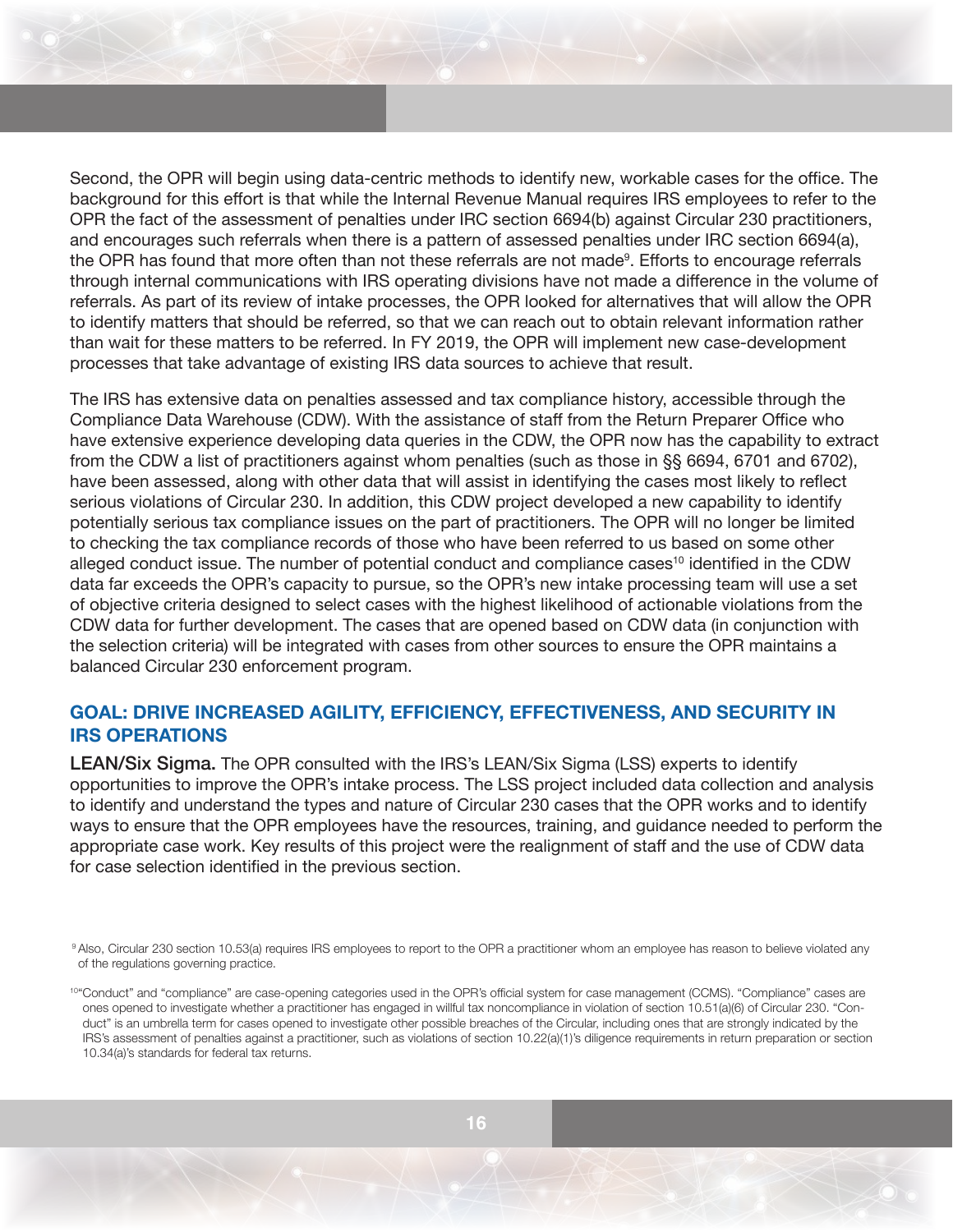Electronic Case Processing. Effective August 1, 2018, all case documents requiring approval by the Director are reviewed and signed using electronic case processing capabilities of the Case and Correspondence Management System (CCMS). Eliminating paper handling at the Executive level will save paper by deferring printing until a document is ready to be mailed, and will eliminate delays when employees are teleworking and are not in the office to print and submit paper files. The transition to electronic approval also supports a transition to electronic case files, which will allow the OPR to phase out creation, maintenance, and retention of paper files and the transfer of hardcopy files to a Federal Records Center (FRC). We will make appropriate modifications to our Standard Operating Procedures referencing new closing actions, which include handling of remaining paper files in the closing process, pending the eventual phase out of all paper files.

In connection with the transition to electronically stored information, the OPR generated an updated files plan, which was approved by the IRS's Office of Privacy, Governmental Liaison and Disclosure. Ultimately, the CCMS will become the official repository for the OPR's case and correspondence files. Among other things, use of the CCMS as the official repository will allow the OPR to dispose of paper records that have been scanned and uploaded into electronic case or correspondence files, and, as noted earlier, will substantially reduce or eliminate the transfer of paper records to a FRC.

Case Time Accounting. The OPR implemented case time accounting. The CCMS enables the OPR's employees to track the amount of time they spend working directly on OPR cases as well as time spent on training, policy issues, and general program administration. With the addition to the CCMS of the Time Reporting function, each employee can consistently and accurately input the amount of time they expend on different activities each workday. The additional insight into how staff time is used will assist managers in setting program priorities and measuring the extent to which the OPR staff time is committed to priority matters.

## **LOOKING AHEAD**

The OPR goals for FY 2019 will build on accomplishments in 2018. Specifically, the OPR will:

- $\geq$  Continue working on the CDW case selection approach, refining search criteria as well as case selection criteria.
- $\geq$  Recruit managers and staff to fill behind several years of attrition.
- $\geq$  Continue efforts to improve case cycle time.
- $>$  Maintain a balanced program of outreach and education on practitioner obligations under Circular 230.
- $\geq$  Build on "transparency" initiatives by providing periodic reports on enforcement activities.

The OPR also acknowledges that Circular 230 was last revised in 2014, prompting the IRS Advisory Committee (IRSAC) to make several recommendations for changes in the substance, structure and format of the Circular. While the OPR agrees in principle and in substance with most of the IRSAC findings and recommendations, a revision of the Circular requires commitment of resources by the IRS, the Office of Chief Counsel, and the Office of the Assistant Secretary for Tax Policy. Commitments to other regulation projects, most notably those related to the Tax Cuts and Jobs Act, effectively precluded attention to a Circular 230 project in FY 2018. The OPR will stand ready to pursue one or more regulation projects when resources are available from other offices to do so.